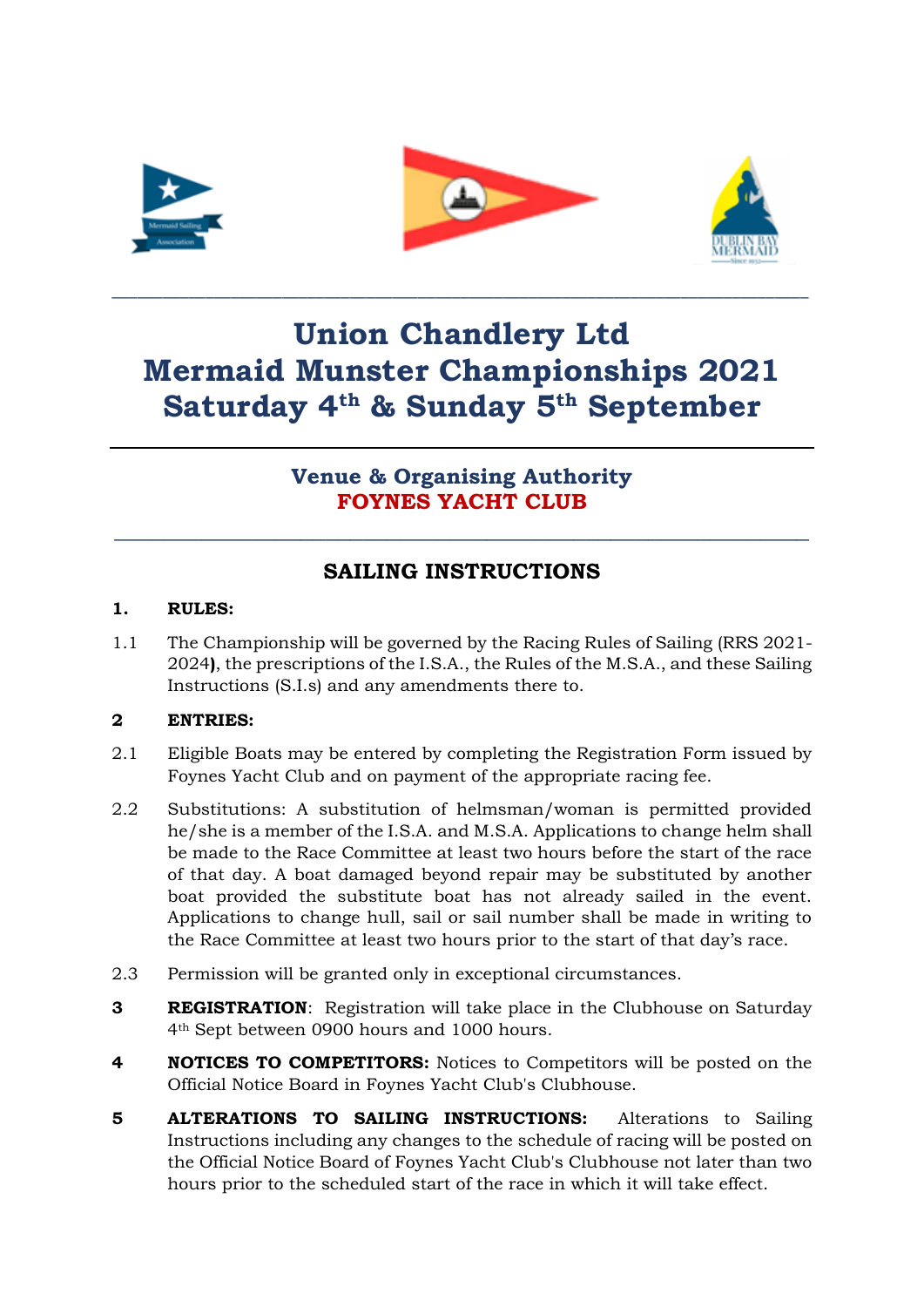- **6 SIGNALS ASHORE:** Signals made ashore will be displayed on the Club Flagpole.
- **6.1** Flag A.P. with two sound signals means Race is postponed. The Warning Signal will be made not less than one hour after the AP is lowered.

#### *7.* **SCHEDULE OF RACES**

| Date                        | Race   | <b>Warning Signal</b> | <b>Low Water</b> | <b>High Water</b> |
|-----------------------------|--------|-----------------------|------------------|-------------------|
| Saturday 4th Sept           | Race 1 | 1130 hrs              | 1106(1.50m)      | 1738 (4.59m)      |
| Sunday 5 <sup>th</sup> Sept | Race 4 | 1100 hrs              | 1149(1.10m)      | 1817 (4.80m)      |

7.1 At the discretion of the RO a total of 3 races may be run on Saturday or 2 races on Sunday, weather dependent. Following the end of a race the next race will be started as soon as possible.

- **8. CLASS FLAG:** The Class Flag will be the Code Flag 'G'.
- **9. RACING:** The racing area will be in an area East of Foynes Island or at Mount Trenchard.
- **10. COURSE TO BE SAILED:** The Course to be sailed shall be: Start - W - G - L - W - L - W - G - L and may finish at the Committee Boat anchored between Mark L and Mark W.
- **11. MARKS:** The Racing Marks may be ORANGE Buoys.
- **12. STARTING LINE:** The starting line shall be between the Red/White Pole positioned on the Committee Boat and a Starting Mark (which may or may not be Mark L). An inner limit Mark may be moored approximately on the starting line and, if so, no boat shall pass between the inner limit Mark and the Committee Boat after the Warning Signal.
- **13. THE START:** Races will be started in accordance with R.R.S. 26
- 13.1 A boat shall not start after fifteen minutes after her starting signal.
- 13.2 If **flag U** has been displayed as the preparatory signal, no part of a boat's hull, crew, or equipment shall be in the triangle formed by the ends of the starting line and the first mark during the last minute before her starting signal. If a boat breaks this rule and is identified, she shall be disqualified without a hearing but not if the race is restarted or resailed or postponed or abandoned before the starting signal. This changes rules 26 and 30.
- **14. CHANGE OF COURSE:** A Change of Course after the Start will be signalled before the leading boat has begun the new leg, although the New Mark may not be in position. Any Mark to be rounded after rounding the changed Mark may be relocated to maintain the original course configuration. Small course changes will not be signalled.
- **15. THE FINISH:** The Finishing Line shall be between the Main Mast/red and white pole of the Committee Boat flying a Blue Flag and the Start/ Finish Mark, unless the race is shortened, when it shall be between the Committee/Finishing Boat and either mark W. L. or G.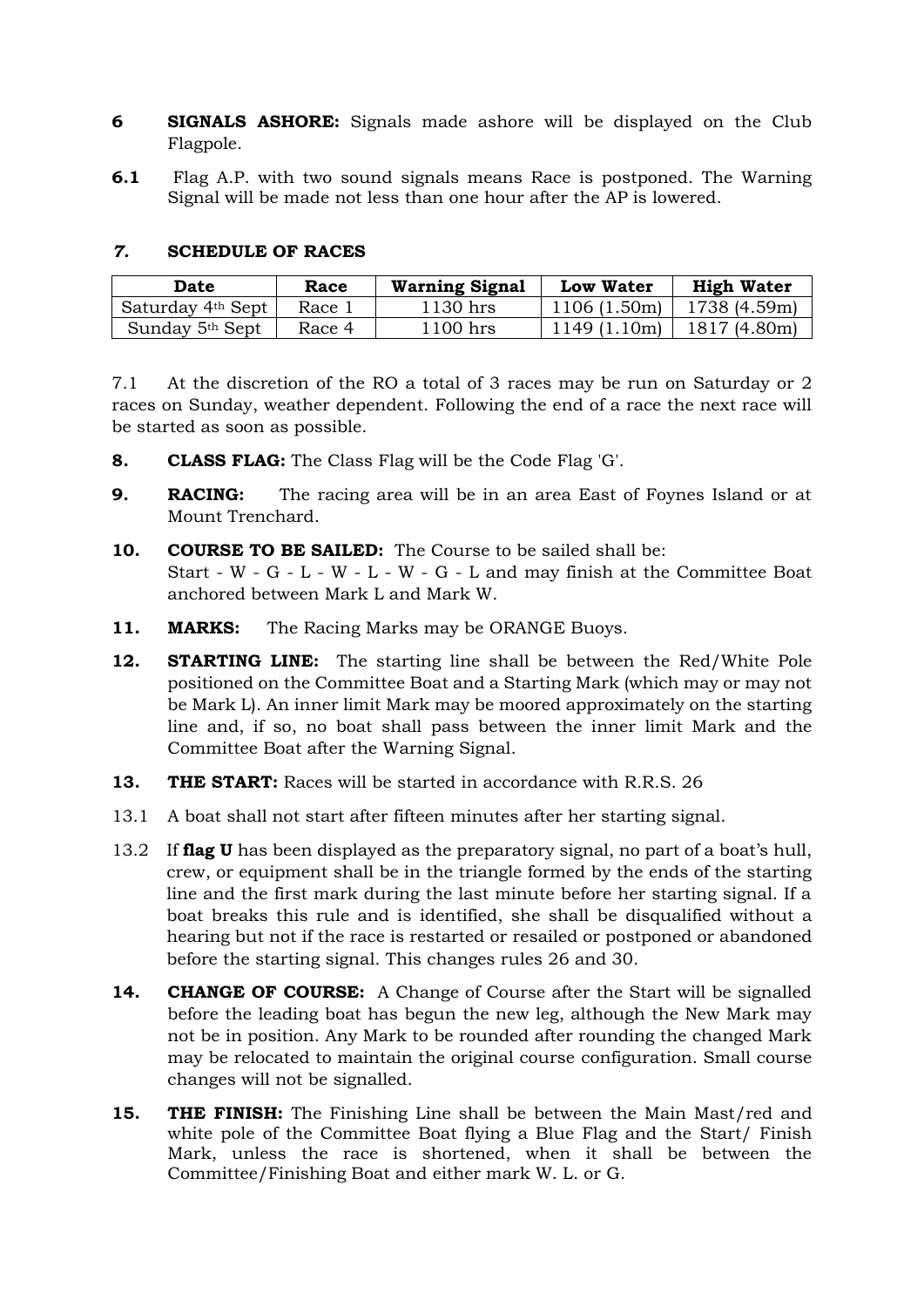- **16. TIME LIMIT:** The Time Limit for each Race shall be 2.5 hours or 20 minutes from the finishing time of the first finisher whichever the later. This changes R.R.S. 35
- **17. PROTESTS:** In addition to the obligations R.R.S. 61 1(a) protesting boats shall individually, after finishing, inform the Race Officer on the Committee Boat of the Sail Number or Numbers of any boats against which she intends to protest. Protest Forms will be available in the Race Office and all Protests should be delivered to the Race Office within the Protest Time. The Protest Time will begin after the last boat has finished the last race of the day and will last for 90 minutes. Protests will be heard as soon as possible after the Protest Time has expired.

#### **18. SCORING SYSTEM:**

- 18.1.1 Appendix A4.1 (Low Point Scoring System) of the R.R.S. will apply except that the score for first place shall be 0.75. Four races are scheduled of which a minimum of one race constitute a championship. If two or three races are sailed, there will be no discard. If four races are sailed there shall be one discard.
- 18.1.2 Tie Breaking: In the event of a tie on total points between two or more yachts, the tie shall be broken in favour of the yacht with, in the first instance, the most first places, or, if still tied, the most second places, and so on if necessary, for those races as count for total points. Should this method fail to resolve the tie, the score in the last race, in which the tied boats raced shall determine the result and if necessary, the second last race and so on.
- **19 SAFETY REGULATIONS:** A boat that retires from a race shall notify the race committee boat or a rescue boat as soon as possible.
- **20 REPLACEMENT OF CREW OR BOATS:** Substitution of competitors or boats will not be allowed without prior written approval of the race committee.

#### **21 DISCLAIMER OF LIABILITY, HONORARY MEMBERSHIP & SHIPPING NOTICE**

- 21.1.1 **Liability:** Competitors participate in the Championship entirely at their own risk. See rule 4, Decision to race. The Mermaid Sailing Association, the Race Committee, or Foynes Yacht Club will not accept any liability for material damage or personal injury or death sustained in conjunction with or prior to, during or after the Championship.
- 21.1.2 **Honorary Membership:** All competitors sailing in the Munster Mermaid Championships shall be Honorary members of Foynes Yacht Club during the event and will be bound by the rules of the club. Competitors are reminded that personal effects, gear, trailers and other equipment are their own responsibility and neither the Mermaid Sailing Association, the Race Committee, nor Foynes Yacht Club can be held liable for any claim, loss or damage.